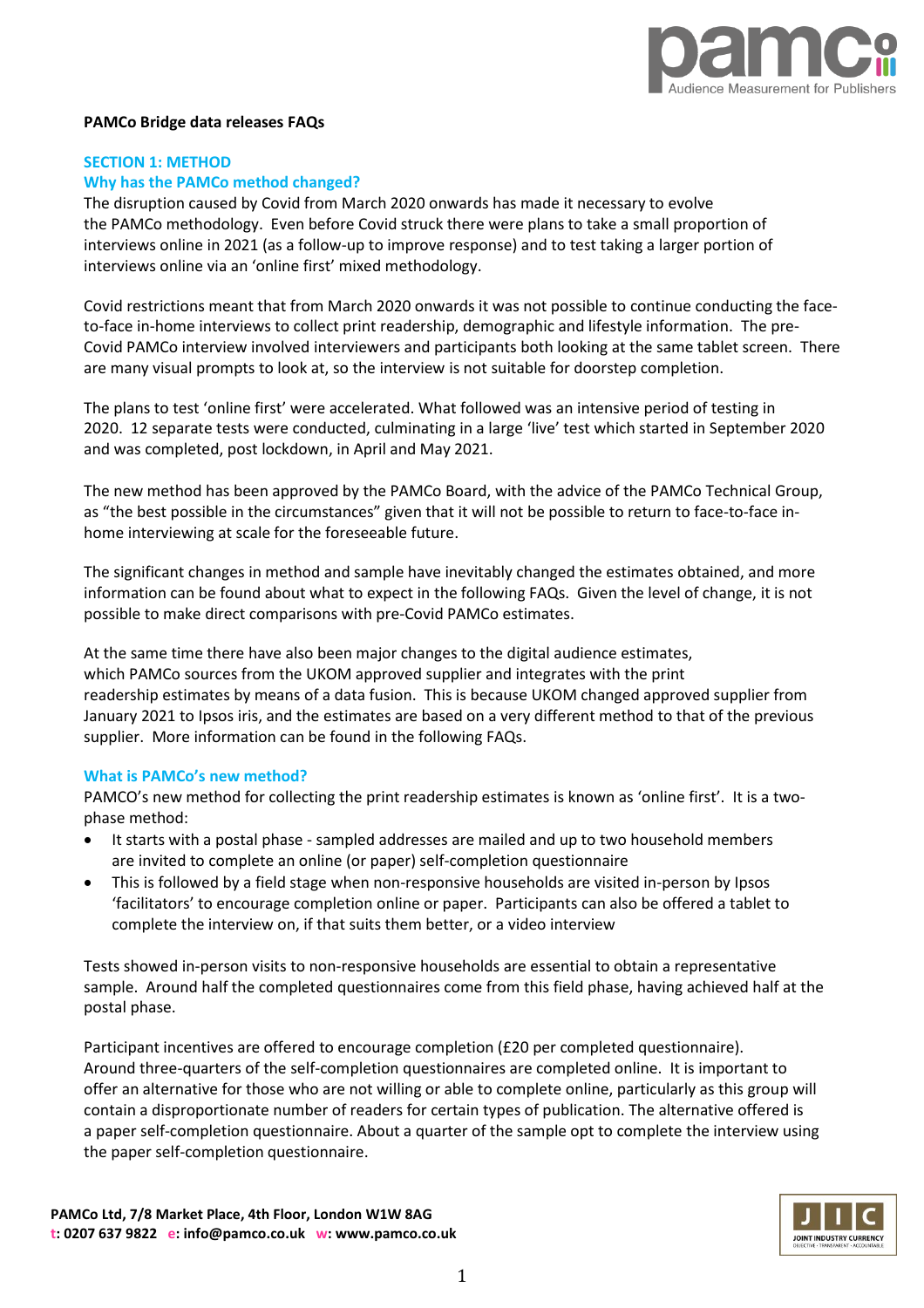# **What are the main differences between the new method and the pre-Covid method?**

There are major differences in both interview mode and sample. The interview mode is self-completion, completed either online or using a paper selfcompletion questionnaire. Previously the interview was conducted in-home face-to-face by an Ipsos interviewer.

Around three-quarters of interviews are completed online. Having an online questionnaire which can be completed on any device gives PAMCo scope to develop the survey further going forward. There are different rules as to who can be interviewed than was the case with pre-Covid PAMCo. Previously specific households were sampled, and then specific individuals aged 15+ within the household, with no substitutions allowed. For the new method specific households are sampled in a similar way, but the invitation is for up to two household members to take part, without restriction as to who they are, other than that they are aged 15 or over. A procedure to select a specific person within the household for interview is still, however, used at the field stage.

Response rates are different to the previous method, both overall and by particular demographics. This has implications for the readership data obtained and is discussed more in response to the next question.

# **What are the pros and cons of a self-completion methodology?**

The effects for the sample are as follows:

- It requires more motivation for the participant to complete the questionnaire themselves (even if they have promised they will) and this affects response rates
- Not everyone feels confident/comfortable/willing to complete a self-completion questionnaire, whether online or on paper, and we can see this reflected in the sample. There is a tendency to over-represent better educated and more literate participants, and conversely to under-represent the less literate.
- The online option improves representation of the under 55s and those living in certain high-status areas relative to the previous PAMCo method. However, the new method is not as good at representing those in C2DE social grades and who have not been educated beyond the age of 16. Adding the option of a face-to-face interview from October 2021 onwards may help address this.

The effects for the data collected are as follows:

- As participants go through the questionnaire themselves, they are more likely to identify the full range of titles they read, including infrequently read titles.
- However, the self-completion method is more prone to title confusion, particularly for certain types of publication, especially those with generic sounding names.
- It is not possible to collect all data in full using a paper questionnaire. For instance, it is not possible to ask source of copy and attitude statement data for individual brands. This is collected generically for types of publication and then allocated to titles with average issue readership claims.
- Inevitably, not all questions will be answered in the paper questionnaire.
- It is particularly challenging to collect the information required for allocating social grade via a selfcompletion questionnaire. Detailed social grade classification requires a sequence of questions which it is much easier for interviewers to administer, and interviewers receive special training how to elicit the information required. Inevitably there will be some gaps in the information collected by the new method either because participants are unwilling to give it, or because it is not possible to anticipate follow-up questions required. Full social grade information is not available for about 13% of the weighted population. This gap has been filled by a modelling process based on other information given in the interview. It is hoped adding the option of face-to-face interviews back into the methodology mix from October 2021 will reduce the gap to be filled.
- A considerable focus of the development testing was in improving questionnaire design to minimise the impact of the issues above, particularly in respect of the paper self-completion questionnaire.

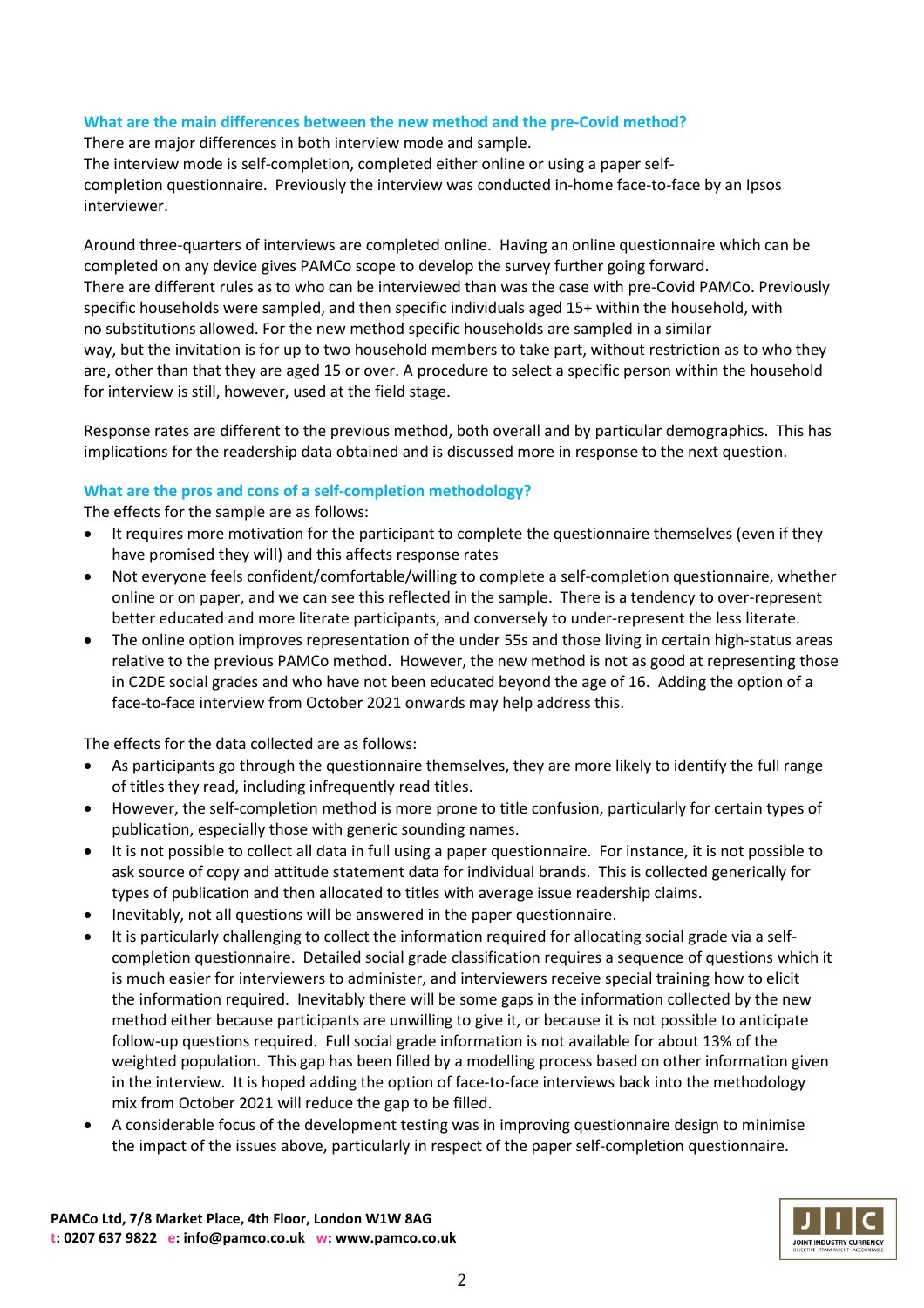### **Why has this method been adopted despite the drawbacks in respect of sample and completion?**

Given that it is not possible to conduct the PAMCo survey face-to-face and in-home at scale for the foreseeable future, the PAMCo Board, advised by the PAMCo Technical Group, have judged the new method to be the 'best possible in the circumstances'.

Although it is not perfect, particularly in respect of sample representation there is no alternative available which would do better. Response rates to telephone surveys are very low, for instance, and would not deliver a better sample.

PAMCo continues to make a very considerable investment in sample quality in order to achieve the most representative sample possible by this method. This is not a sample recruited online or from an 'opt-in' online panel. The sample is a random sample of households designed to represent all adults in Great Britain. Every effort is made to maximise participation via the use of participant incentives and field stage of visiting non-responsive households in person.

## **Why have a paper self-completion questionnaire? Wouldn't it be better to use only online selfcompletion?**

Although over 90% of the population use the internet, not everyone is able to, and there are also some users who would not be comfortable completing a detailed questionnaire online. Without an alternative to the online self-completion questionnaire, it would not be possible to include these people in the survey. This would mean excluding a proportion of print readers, and for certain types of publication a disproportionately high proportion of their print readers e.g., TV magazines and some newsbrands. Around a quarter of the participants complete using the paper self-completion. In practice this will include some who could complete online if they wished but prefer the paper option.

### **What about video interviewing?**

Interviewers are able to offer the option of a video interview via Microsoft Teams, with an interviewer taking the participant through the online questionnaire. However, less than 1% of interviews are taken in this way. Testing prior to implementation indicated take-up was likely to be low. Video interviewing is best suited to participants who are not technologically confident, but paradoxically requires a degree of 'know-how' and confidence to set-up on the appropriate platform. For those confident with online video platforms, the online self-completion questionnaire is a more efficient (and less costly) option.

### **Why mail invitations to take part to postal addresses rather than using email addresses?**

It is important that households are sampled in such a way as to ensure everyone has the chance to be selected and the sample is therefore representative of the whole population. Using the postal address file to select addresses is the best way of doing this. There isn't an equivalent comprehensive database of email addresses to use for sampling purposes. Where email databases exist they will be incomplete, get out-ofdate quickly and be subject to GDPR restrictions.

#### **How do you encourage participants to take part? What are the incentives?**

Participants are offered a £20 incentive for completing a questionnaire. This is given in the form of an Amazon or Love2Shop voucher (the latter can be used in numerous high street stores). Alternatively, the participant can opt to donate the sum to a choice of three charities.

The previous PAMCo method did offer incentives in London and the South-East where it was more challenging to get response, but not elsewhere in the country. With the switch to a selfcompletion methodology, it is necessary to offer incentives throughout the country.

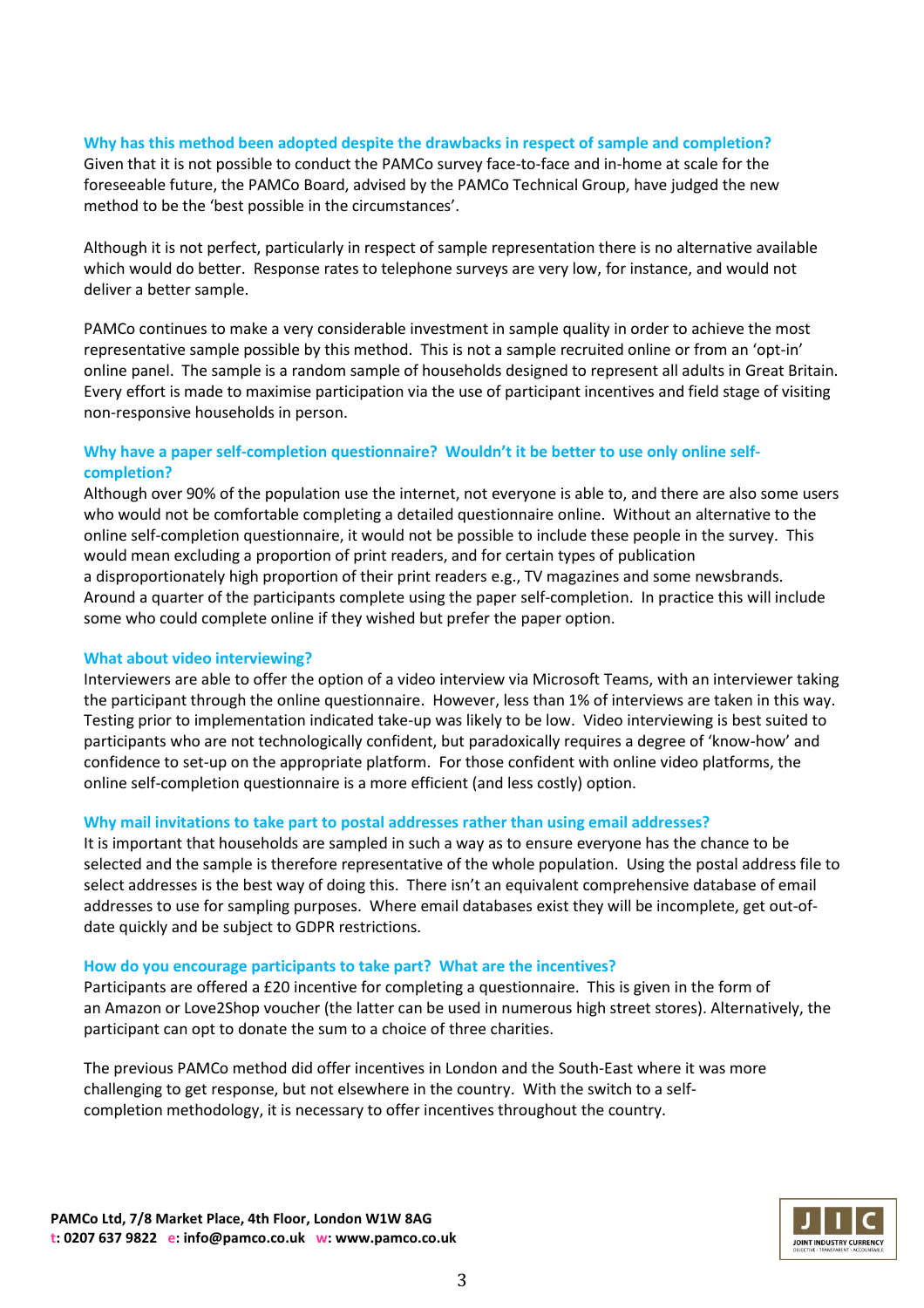#### **What are the response rates?**

Response rates are still settling but around 35% of households take part, and an average of 1.2 adults per household. It is hoped there can be further improvements particularly when the option of a face-to-face interview is added from October 2021 onwards.

The new method response rates are not directly comparable to the previous PAMCo method, due to the change in sampling, but for reference the previous method achieved an interview in around 50% of sampled households.

#### **Will PAMCO go back to face-to-face interviewing as Covid recedes?**

From October 2021 the plan, subject to any remaining or new Covid restrictions, is that when Ipsos visit nonresponsive households in person an in-home interview can be offered if the participant prefers. We hope this will encourage those who are less confident about completing the questionnaire themselves to take part. If this proves to be the case it will help address some of the skews in the sample and potentially improve response rates.

The take-up of this option is entirely dependent on public sentiment and participant willingness to invite an interviewer into their home, as the interview is not suitable for doorstep completion. In practice the proportion of interviews conducted in this way is unlikely to be above 10-15%.

Longer term what happens as Covid's implications are controlled is also dependent on public attitudes. At this stage it seems unlikely that the survey will return to a primarily face-to-face in-home methodology, but one of the benefits of having a 'mixed methodology' is that this can be reviewed when appropriate.

#### **What happens if there is another lockdown?**

It is not possible to carry out the field stage (i.e., the in-person visits to non-responsive households) if lockdown restrictions are in place. For this reason if restrictions are imposed fieldwork must be suspended in the affected area.

If the restrictions are in a very specific area this should not interrupt reporting and the sample in that area will be re-scheduled for when restrictions are lifted. More widespread restrictions are likely to affect the reporting of fresh print data. The digital audience estimates are unaffected.

## **Given that the new method is primarily online why doesn't it cost less than the pre-Covid face-to-face interview method?**

Online surveys can be relatively inexpensive compared to other types of survey, particularly if the sample comes from an online panel composed of participants who have chosen to be panel members. PAMCo is not sourcing sample from an online panel. Although the PAMCo interview is now completed largely online, the sample is recruited offline to ensure it is as representative as possible, which adds to cost.

The two key elements of cost are having 'facilitators' from Ipsos visit non-responsive households and offering all participants an incentive of £20 for completion, whereas the previous method only offered incentives in London and the South-East.

PAMCo did test whether it was possible to conduct the survey without the field stage, which would make a considerable difference to costs. Without the field stage, the sample is not sufficiently representative, as it is too 'self-selecting' and skewed to readers, producing readership estimates which are not credible. The field stage generates around half the completed questionnaires and considerably improves sample quality.

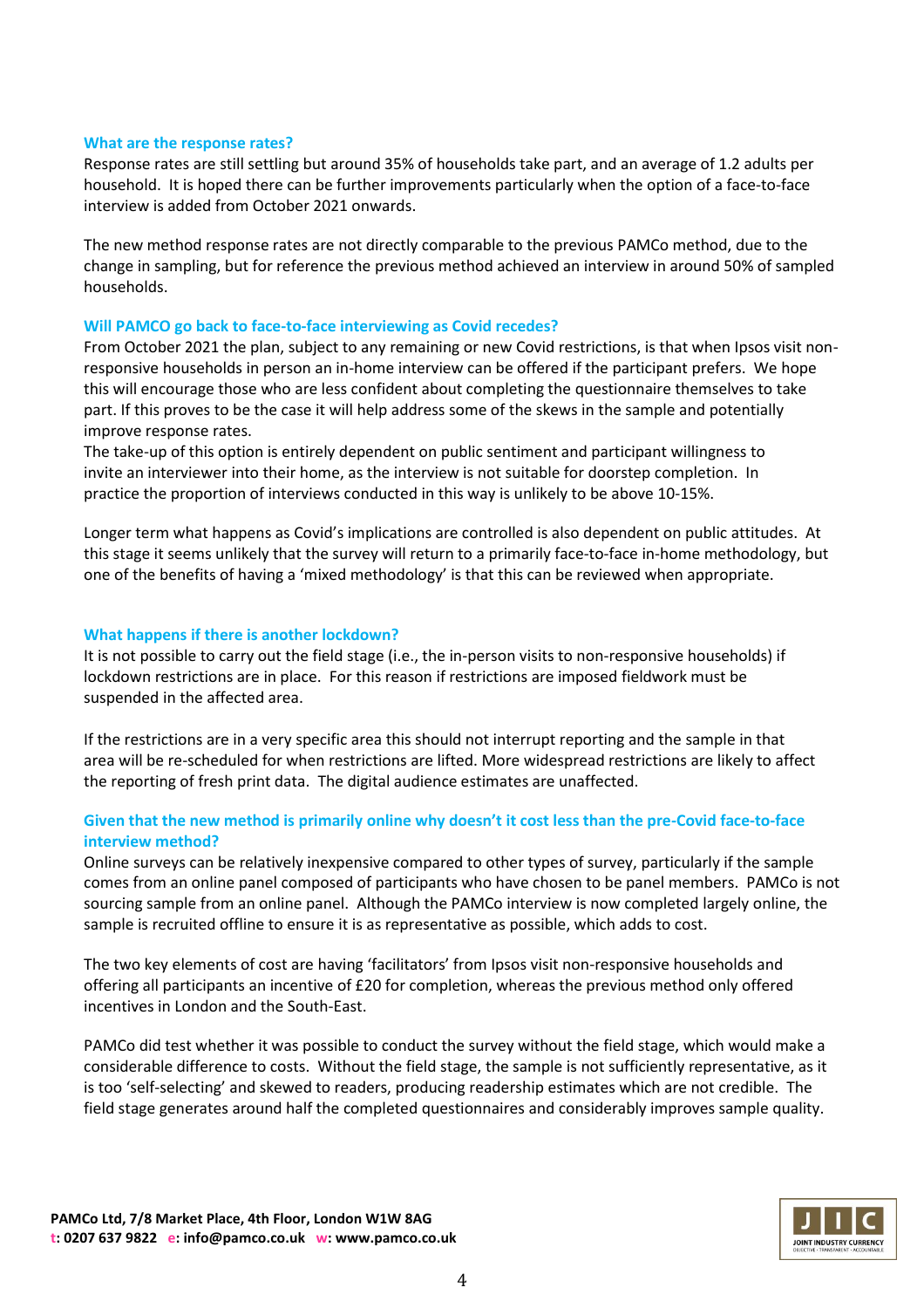## **SECTION 2: THE SURVEY ESTIMATES**

## **What differences in the print readership estimates can we expect?**

The new method delivers different estimates to the pre-Covid method because of the substantial change to method and sample. Although there will also be changes in actual reading behaviour since the pre-Covid data were last collected in March 2020, the change in method will have a greater influence on the differences observed. It is not comparing like-for-like measurement techniques and therefore not appropriate to make direct comparisons for commercial purposes. Some general patterns noted are as follows:

- Claims to be a Read Past Year print reader of specific titles are generally higher using the new method, particularly for magazines, with more participants are claiming to read at least one magazine or newspaper in the past year.
- As a sector, magazines are picking up around 30% more Average Issue Readership (AIR), claims mostly due to a bigger percentage of the population claiming to be an average issue reader of at least one magazine, and then a small increase in the average number of titles claimed by each reader from 2.1 to 2.4.
- Overall average issue readership of newspapers looks more in line with the pre-Covid method at a top line level but there are a number of notable changes. In particular, a higher level of AIR claims for Saturday newspapers and some Sunday newspapers is being picked up. Not surprisingly the number of claims for free weekday papers is down, though this is likely to change as commuting increases.

The above points are generalisations; differences vary by type of publication and individual title.

## **Why are we seeing these differences? Why has print readership generally gone up when circulation has gone down?**

There are three main reasons for changes in the data relative to the pre-Covid:

- Real changes in reading since March 2020
- Differences in the sample used to collect the data. In particular, the self-completion methodology appeals more to literate better-educated participants who are more likely to be readers. It is more difficult to get less-literate participants and those in the DE social grades to participate. Adding the option of a face-to-face interview from October 2021 onwards may help address this
- Differences in the interview mode. The self-completion mode has pros and cons. On the plus side it means participants are less likely to miss claiming titles they actually read. This is one reason why Read Past Year estimates have increased, with more infrequent readers being identified. On the other hand, the self-completion method can be more prone to confusion without interviewer guidance.

As a generalisation one would expect readership to have fallen since March 2020 because circulation has. However, as mentioned above, the main reason for differences is the change in method rather than changes in real behaviour. Readership levels are generally higher because of the change in sample and method, as described above. We are starting from a different level. For this reason, it is not possible to make a direct comparison with the PAMCo data collected before March 2020.

# **What about the readership estimates for free distribution titles, which are showing decreases?**

Titles for which circulation and readership is largely based on free distribution were particularly affected by the Covid lockdowns and restrictions. The free distribution titles PAMCo reports on are Metro, The Evening Standard and Time Out.

Readership estimates collected in the initial batch of new method (i.e. online first) data between October 2020 and September 2021 are lower for such titles than those collected by the pre-Covid methodology. This

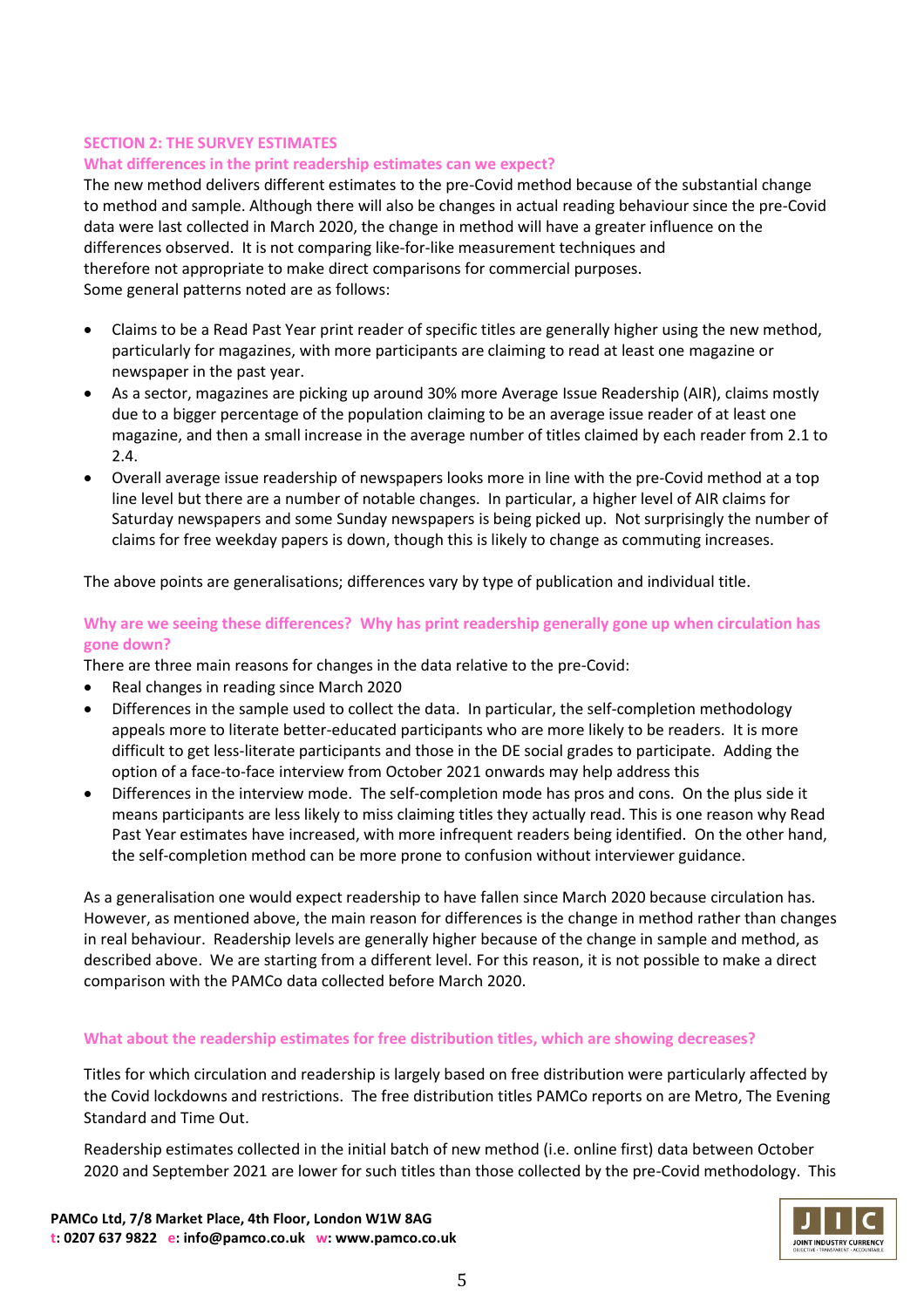is not surprising, as during this period the titles concerned had reduced circulation, due to restrictions to the commute and work from home guidance.

Again, it is not possible to make a direct 'like-for-like' comparison with the pre-Covid readership estimates, as the two methodologies are so different.

We will be monitoring commuter titles throughout Bridge releases to better understand the effects of the new methodology and possible changes in readership patterns in the quarterly data.

## **What about the readership profiles? Will the new sample change my title's profile?**

As noted to an earlier question, there are some changes in the sample. For instance, the pre-Covid method sample was too skewed towards those aged 55 or over, whereas with the new method sample the proportion of over 55s in the sample is more in line with the proportion of over 55s in the population. The new method also gets interviews with a lower proportion of C2DEs relative to population than the pre-Covid method.

It is important to stress that picking up fewer 55+s or C2DEs in the sample does not disadvantage titles that are aimed specifically at over 55s or C2DEs, either in respect of their overall estimates or their profile data. The sample is weighted to population targets to avoid this. The weighting is designed to correct any skews in the sample towards (or against) specific demographic groups and ensure as far as possible a 'level playing field'.

Of course, it is not possible to weight every aspect of the data, and inevitably there will be some shifts to profile data as a result of the changes to sample and method for some titles. Early analysis indicates there is no fundamental change to the profiles (e.g. predominantly ABC1 titles remain ABC1 titles and so on) but individual title profiles will continue to be monitored as sample sizes build.

# **What sort of titles are prone to title confusion?**

There are a number of reasons why title confusion and over-claim can happen in a readership survey, for instance:

- Titles with very similar names
- Participant uncertainty e.g. "I know I've read a TV guide, not sure which one"
- Participant desire to make a positive claim if they have read a title not shown on the list, claiming a different title with a similar or generic sounding name
- Participant desire to make a positive claim to read more often than they do because they strongly identify with a particular title and want to be seen as a reader
- Strong brand names which may also be associated with other content/contact points besides the publication itself
- Confusion between print and digital reading

No readership survey based on participant recall will be completely free of title confusion. The PAMCo Technical Group have identified a handful of specific instances where there may be more opportunity for title confusion and over-claim than was the case for the pre-Covid method. More detail with regard to the titles concerned can be found in a separate note [\(click here\)](https://embargo.pamco.co.uk/wp-content/uploads/2021/10/Note-on-title-confusion-for-PAMCo-Bridge-releases.pdf), which also details the changes being made to reduce the risk of confusion going forward.

### **Can I compare the pre-Covid data with data from the new method?**

No. The differences in sample and method mean that it is not possible to make a like-for-like comparison or look at trends between the two.

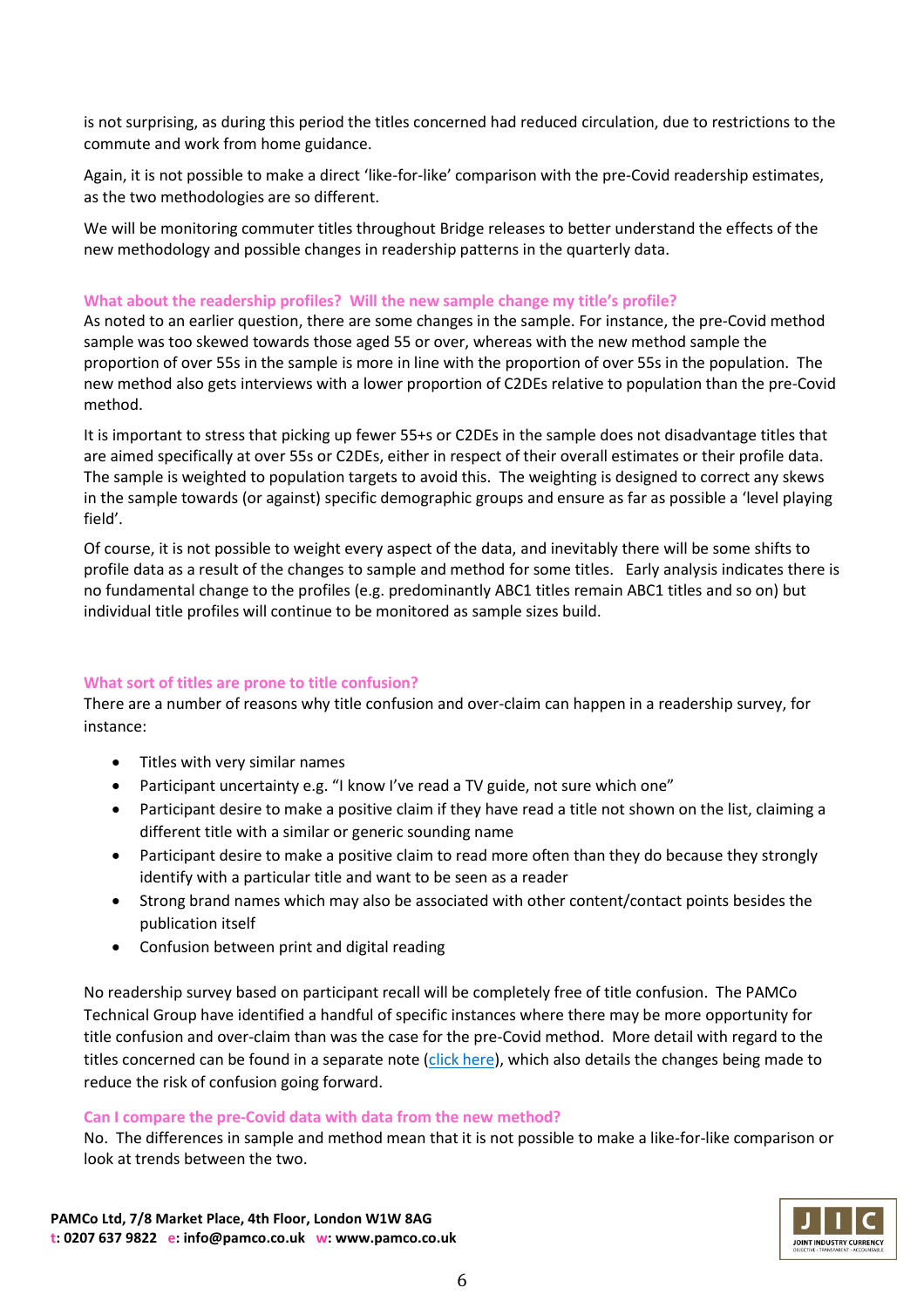# **Do the skews towards more literate participants mean we should be cautious about the print readership data?**

It is important to be aware of the skews in the sample in order to understand why PAMCo data have changed and are not directly comparable with what has gone before.

Obviously, it is preferable to minimise skews in the sample and maximise response rates. Every effort has been made to do this, and further measures are in hand, such as offering the option of a face-to-face interview from October 2021 onwards.

Given the reality that it will not be possible to return to face-to-face interviewing at scale for the foreseeable future, the PAMCo Board, advised by the PAMCo Technical Group, have judged the new method as the 'best possible in the circumstances'.

### **What are the implications for social grade?**

The new method under-represents C2DEs in the sample, particularly DEs. This will not be fully corrected by weighting.

In addition, those C2DEs interviewed appear to be more likely to be readers than we would expect, particularly for magazines.

It is hoped that re-introducing the option of a face-to-face interview will make the interview more attractive to those who are less willing or confident to fill in a self-completion questionnaire. A review of survey materials and incentives is also underway to make the survey as attractive as possible to the C2DE participants.

It is challenging to collect the information required for allocating social grade via a selfcompletion questionnaire. Interviewers are trained to elicit the detailed information required. Full social grade information is not available for about 11% of the sample and 13% of the weighted population. A predictive CHAID model has been used to assign social grade where it is missing. The CHAID model is informed by other information given in the interview such as Chief Income Earner income, working status, terminal education age, household tenure etc.

# **SECTION 3: THE DIGITAL ESTIMATES AND TOTAL BRAND REACH**

### **Why are the digital audience estimates and Total Brand Reach so different to the last PAMCo release?**

The digital audience estimates have changed as well as the print readership estimates because of the change in the UKOM approved supplier.

PAMCo uses the digital estimates provided by the UKOM approved supplier and uses a data fusion to integrate them with print readership estimates in order to give publishers a measure of total crossplatform brand reach. Ipsos iris became the UKOM approved supplier in January 2021.

As Ipsos iris uses a very different methodology to Comscore there are considerable differences in the estimates provided. PAMCo has also had to develop a new data fusion to integrate the estimates. More details are provided about this in the answers to later questions.

# **What are the differences between Ipsos iris and the previous supplier?**

Ipsos have summarised the main differences in method as follows:

- Universe definition: adults aged 15+ (versus 6+ desktop & 13+ smartphone/tablet)
- Single source panel of 10,000+ people and 25,000+ devices (versus four different panels)
- Differences in structure and categorisation of websites
- Traffic allocation based on tag keyword allocation (versus URL classification)
- Differences in panel weights and balancing

**PAMCo Ltd, 7/8 Market Place, 4th Floor, London W1W 8AG t: 0207 637 9822 e: info@pamco.co.uk w: www.pamco.co.uk**

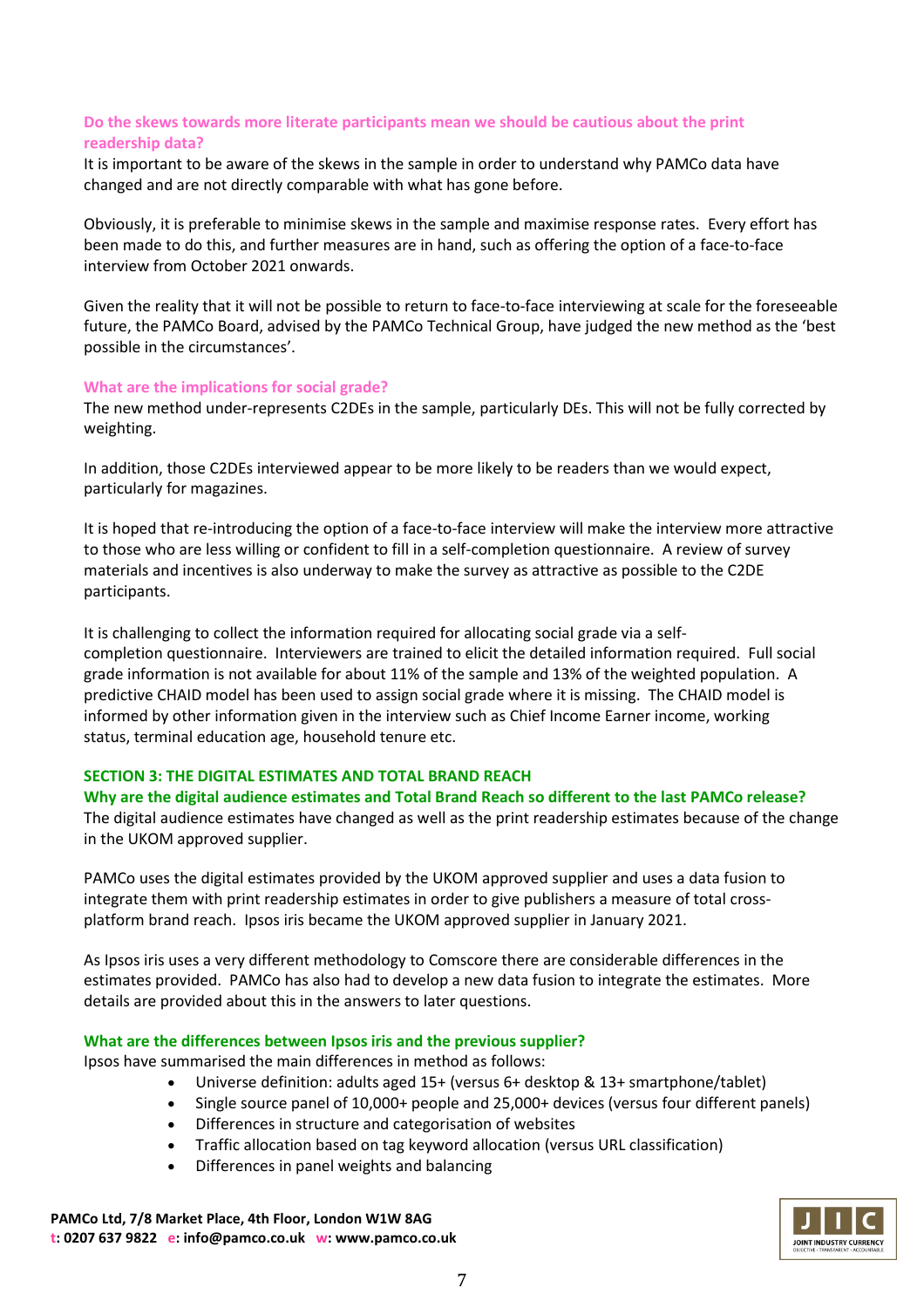- Differences in reporting embedded browser traffic
- Differences in sample sizes

For more information contact Jing Yeow o[n jing.yeow@ipsos.com](mailto:jing.yeow@ipsos.com) at Ipsos Mori

## **Why is there less duplication of reading between print and digital platforms – especially for magazines?**

A new data fusion process has had to be developed to integrate the iris estimates. For newsbrands, duplication of reading in both print and online is similar in relative terms to the levels see in the PAMCo fusions with Comscore (though the absolutes have changed because of the differences in size of the digital audience estimates).

For magazine brands generally less duplication is observed in relative terms. This is in part because Ipsos are not using duplication targets from the PAMCo single-source panel which measured PAMCO respondents' reading across their digital devices. The single-source data were collected in 2017/2018, and so now are somewhat aged, especially given the disruption to the market in 2020.

If required there is an opportunity to collect and apply fresh duplication target data. This would be done by asking iris panellists to complete a PAMCo survey to measure their print reading behaviour and observe the duplication with their passively measured digital reading behaviour.

However, it is important to note that the main factors driving Total Brand Reach are the size of the digital audience and, usually to a lesser extent, the size of the print audience. The level of duplication makes much less difference. To put this in context, if the print and digital duplications were increased in line with the levels observed in the fusions with Comscore Total Brand Reach would decrease in the region of 1-6%, depending on brand.

### **SECTION 4: REPORTING**

### **When will the new data first be reported?**

The first data release to include data from the new method will be on 20th October 2021, embargoed until 29<sup>th</sup> October. This will include print data collected between July 2019 and June 2021, with a data fusion to the July 2021 Ipsos iris estimates.

The print data will span a two-year period, in line with PAMCo's planned move to a two-year reporting database from 2021. It will combine sample obtained using the pre-Covid face-to-face method between July 2019 and March 2020 with sample obtained using the new method between September 2020 and June 2021.

The next two releases after that, shown in the table below, will also include a mix of pre-Covid and new method sample, with the latter gradually replacing the former.

To mark the transitional nature of these releases they will be labelled as 'PAMCo Bridge'. The first release based entirely on new method data will be in June 2020, based on the period September 2020 to March 2022. From this point trending can begin.

| <b>Data Release</b> | Date of release | <b>Print data use</b> | <b>Digital data use</b> |
|---------------------|-----------------|-----------------------|-------------------------|
| PAMCo Bridge 3 2021 | October 2021    | Jul '19 – Jun '20     | Ipsos iris July '21     |
| PAMCo Bridge 4 2021 | December 2021   | Oct'19 – Sep '21      | Ipsos iris Sept '21     |
| PAMCo Bridge 1 2022 | March 2022      | Jan '20 - Dec '21     | Ipsos iris Nov '21      |